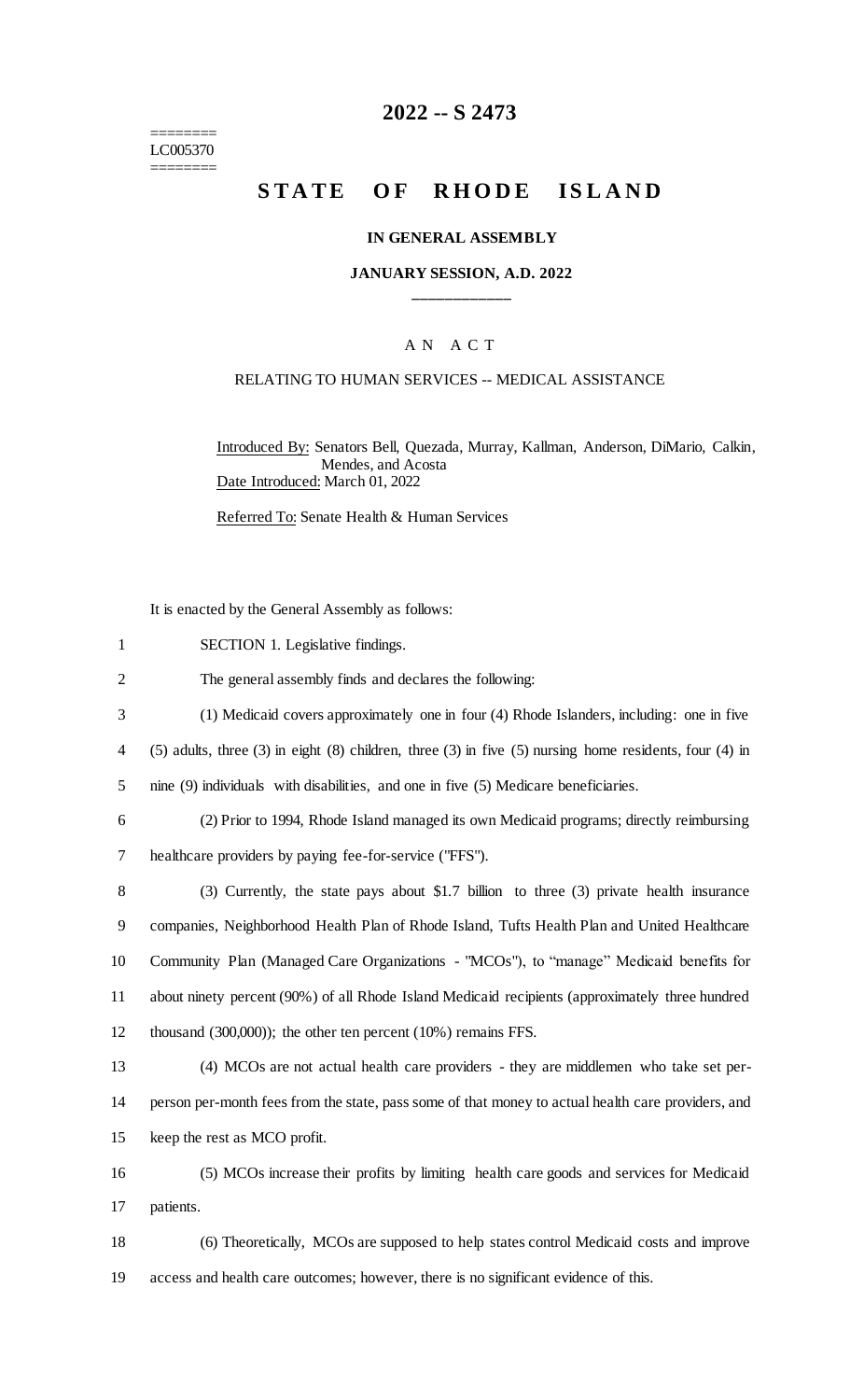(7) Peer-reviewed research, including two (2) separate literature reviews done in 2012 and 2020, concluded: "While there are incidences of success, research evaluating managed-care programs show that these initial hopes [for improved costs, access and outcomes] were largely unfounded."

 (8) Since 2009, every annual Single Audit Report by the Rhode Island Office of the Auditor General has found that the state lacks adequate oversight of MCOs.

 (9) In 2009, Connecticut conducted an audit which found it was overpaying its three (3) MCOs (United Healthcare Group, Aetna, and Community Health Network of Connecticut) nearly fifty million dollars (\$50,000,000) per year.

 (10) In 2012, Connecticut returned to a state-run fee-for-service Medicaid program and subsequently saved hundreds of millions of dollars and achieved the lowest Medicaid cost increases in the country and improved access to care.

 (11) In 2015, the Rhode Island Auditor General found that Rhode Island overpaid MCOs more than two hundred million dollars (\$200,000,000) and could not recoup overpayments until 2017.

 (12) In 2015, Governor Raimondo began efforts to "Reinvent Medicaid" that led to increased Medicaid privatization, including the UHIP/RI Bridges project and MCO five (5) year contracts.

 (13) In the FY 2017, FY 2018, and FY 2019 Single Audit Reports, the Rhode Island Auditor General bluntly concluded, "The State lacks effective auditing and monitoring of MCO financial activity."

 (14) In its latest FY 2020 Single Audit Report, the Auditor General notes that EOHHS failures to collect adequate information from MCOs has had the "effect" of, "Inaccurate reimbursements to MCOs for contract services provided to Medicaid enrollees."

 (15) The federal Center for Medicaid and CHIP Services (CMCS) determined that in 2019, Rhode Island spent the second highest amount per capita for Medicaid patients out of all states and had a, "High overall level of data quality concern."

 (16) The Rhode Island executive office of health and human services (EOHHS) has not taken sufficient actions to address problems with MCO oversight, for example:

 (i) Until 2021, EOHHS made Rhode Island one of only six (6) states with MCO contracts that had not required MCOs to spend at least eighty-five percent (85%) of their Medicaid revenues on covered services and quality improvement (i.e., have a Medical Loss Ratio, MLR, of 85%);

 (ii) Unlike thirty (30) other states, EOHHS failed to require MCOs to remit to the state Medicaid program excess capitation revenues not adequately applied to the costs of medical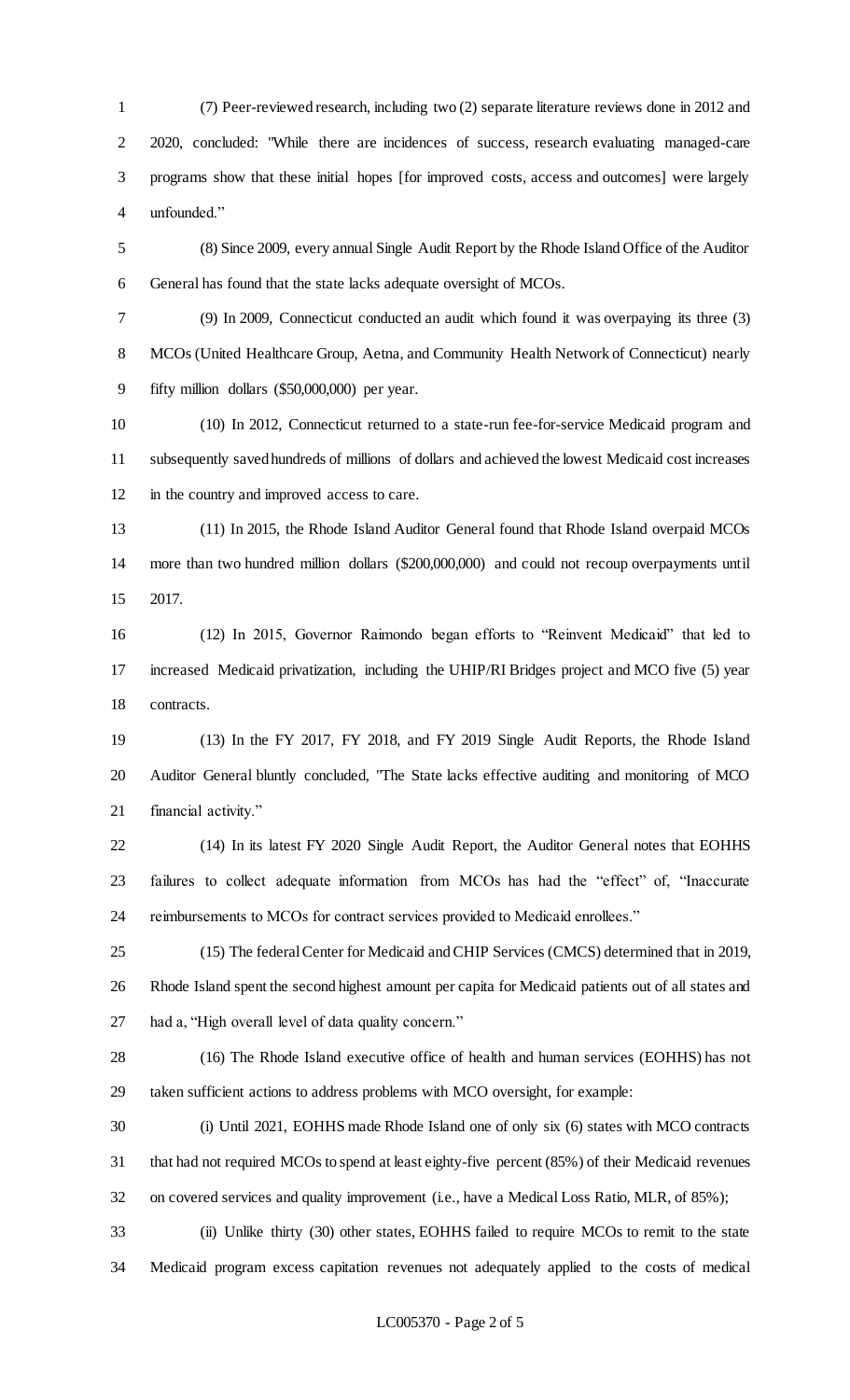- services;
- 2 (iii) EOHHS failed to file annual Medicaid reports; publishing FY 2019 data in a report dated May 2021; and

 (iv) EOHHS failed to ensure that FY2021 MCO quarterly reports were made in a "Financial Data Reporting System," as set forth in a response to criticisms raised by the Rhode Island Auditor General.

- (17) Other states that more recently adopted Medicaid MCO managed care, such as Iowa and Kansas, have suffered cuts in health care, far less than expected savings, and sacrificed oversight and transparency.
- (18) During the COVID-19 pandemic, Rhode Island Medicaid enrollments increased about twelve percent (12%) as people lost their jobs and health insurance.
- (19) During the pandemic, MCO private insurance companies earned record profits while health care providers such as hospitals suffered severe financial losses from deferred elective medical procedures.
- (20) Rhode Island EOHHS wants to continue to help private MCO insurance companies by giving a set per person per month fee to health care providers in order that health care providers assume "full risk capitation."
- (21) Rhode Island is the only state in the country that has an "Office of Health Insurance Commissioner" whose top listed priority is to, "Guard the solvency of health insurers."
- (22) Private health insurance companies have more government funding and support than any other type of business in Rhode Island.
- (23) The Centers for Medicare and Medicaid Services (CMS) has issued guidance intended to help states monitor and audit Medicaid and Children's Health Insurance Program (CHIP) managed care plans to address spread pricing and appropriately incorporate administrative costs of the Pharmacy Benefit Managers (PBMs) when calculating their medical loss ratio (MLR).
- (24) States that chose to establish minimum MCO MLRs with requirements to return monies may recoup millions of Medicaid dollars from plans that failed to meet the State-set minimum MLR thresholds.
- (25) Given the \$1.7 billion taxpayer dollars given to MCOs and the current lack of adequate monitoring and oversight, the costs of audits set forth by this legislation are justified and necessary.
- SECTION 2. Chapter 40-8 of the General Laws entitled "Medical Assistance" is hereby
- amended by adding thereto the following section:
- 

# **40-8-33. Medicaid programs audit, assessment and improvement.**

(a) The auditor general, in consultation with the executive office of health and human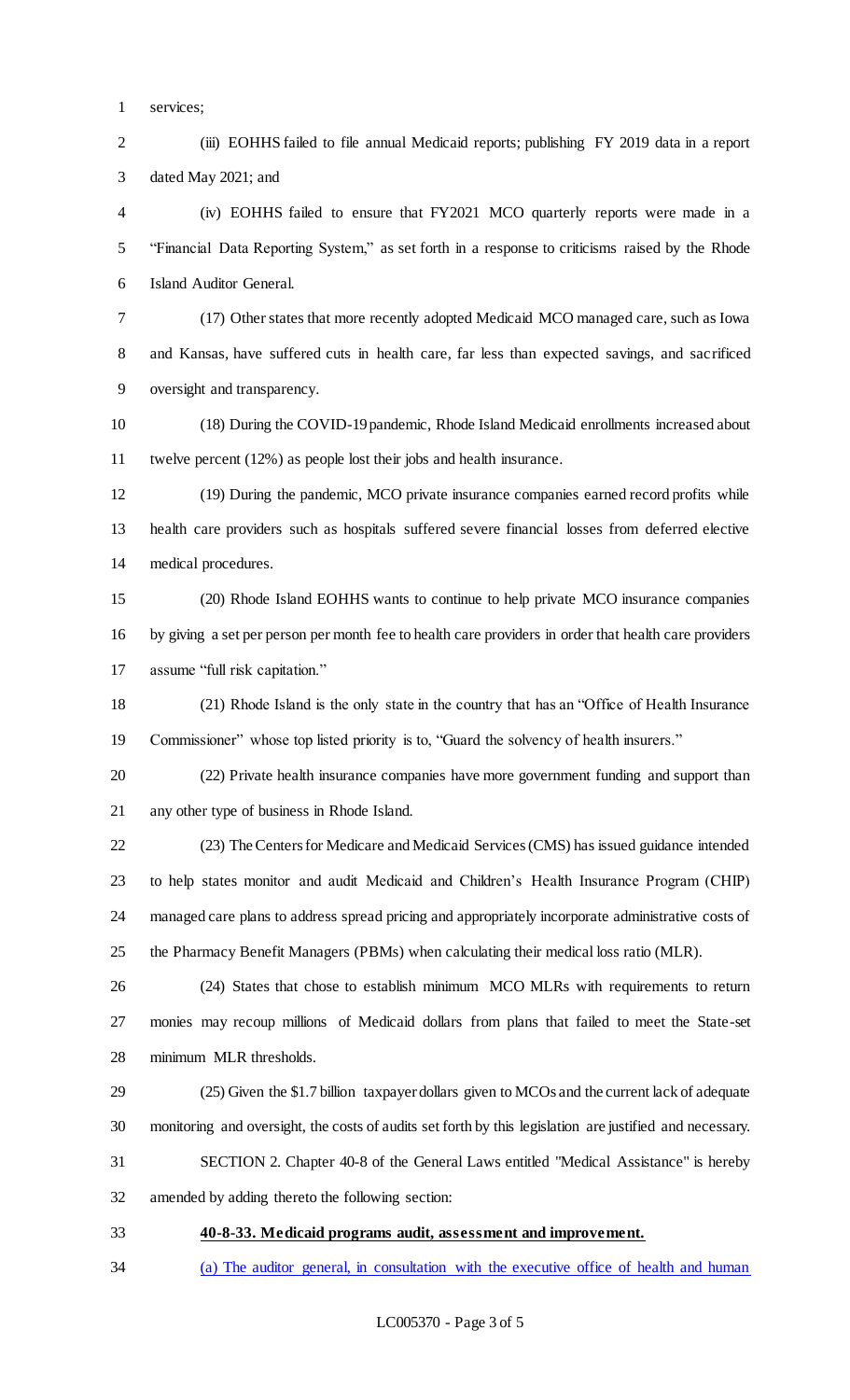services, shall hire and supervise an outside contractor or contractors to audit the state's managed care entities in order to determine whether managed care entities are providing savings, access and outcomes that are better than what could be obtained under a fee-for-service program managed by the state. (b) Managed care entities shall provide information necessary to conduct this audit, as well as all legally required audits, in a timely manner as requested by the outside contractors. (c) Failure of a managed care entity to provide such information in a timely manner shall 8 permit the state to seek penalties and terminate the managed care entity's Medicaid contract. (d) Staff and outside contractors working on the audit shall not have relevant financial connections to managed care entities or the outcome of the audit. (e) The auditor general shall present the results of the audit to the public and general assembly within six (6) months after the effective date of this section. (f) If the audit concludes that a fee-for-service state-run Medicaid program could provide better savings, access and outcomes than the current managed care system, the office of health and 15 human services and the auditor general shall develop a plan for the state to transition to a state-run fee-for-service program within two (2) years from the effective date of this section. (g) Contracts with managed care entities shall include terms that: (1) Allow the state to transition to a fee-for-service state-run Medicaid program within two (2) years from the effective date of this section; (2) Require managed care entities to meet a medical loss ratio (MLR) of greater than ninety percent (90%), net of pharmacy benefit manager costs related to spread pricing; (3) Require managed care entities to remit to the state Medicaid program excess capitation 23 revenues that fail to meet the ninety percent (90%) MLR; and 24 (4) Set forth penalties for failure to meet contract terms. (h) The attorney general shall have authority to pursue civil and criminal actions against managed care entities to enforce state contractual obligations and other legal requirements. SECTION 3. This act shall take effect upon passage.

======== LC005370 ========